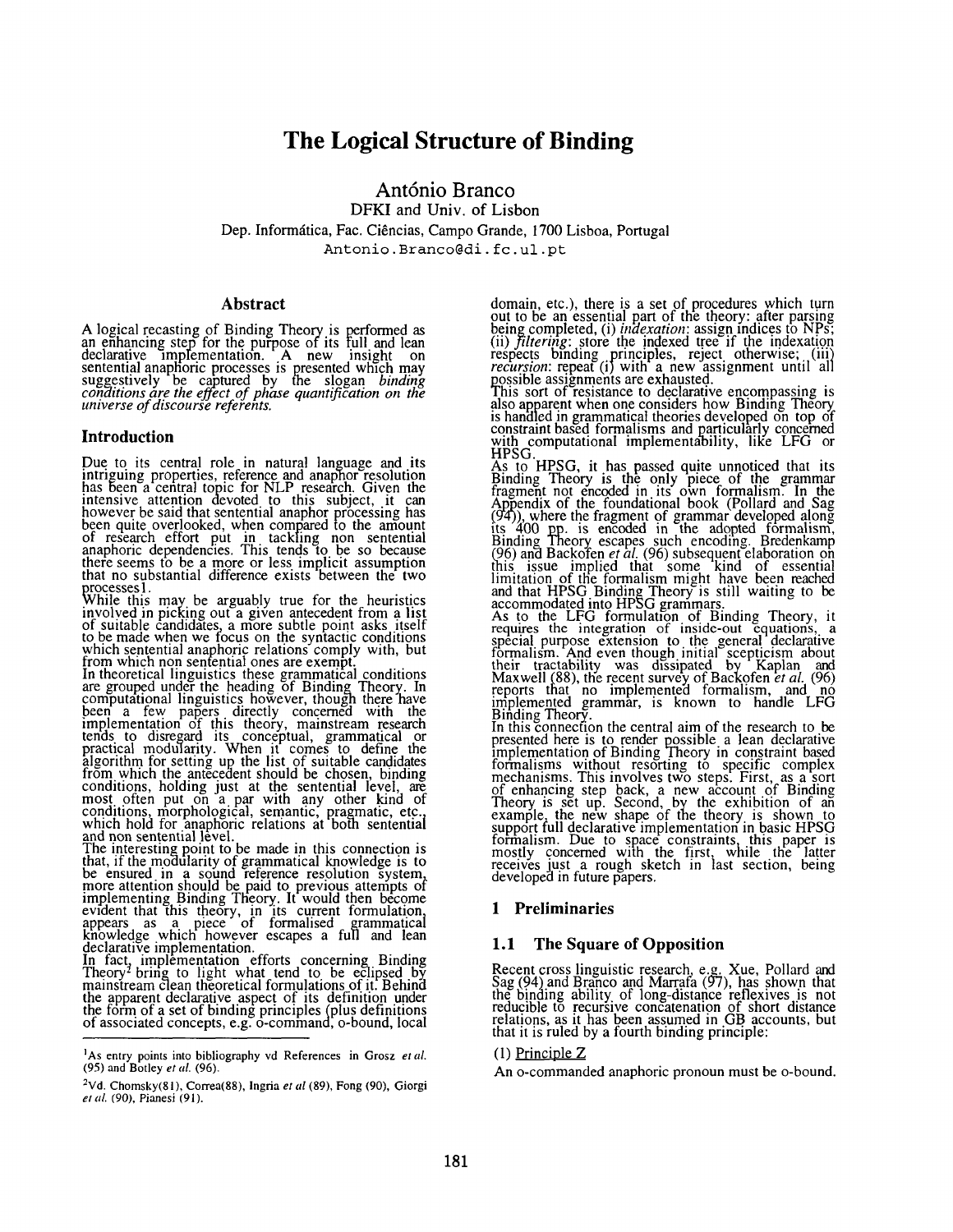

This new perspective on long-distance reflexives had an important impact in the whole shape of Binding Theory. Branco and Marrafa noted still that the four principles can be arranged in a classical Aristotelian<br>square of oppositions, as in (2). This suggests that the<br>Binding Theory may have an unsuspected underlying<br>quantificational structure. The present paper aims at showing that there is such structure and at determining<br>its basic lines.

# **1.2 Phase Quantification**

Barwise and Cooper (81) seminal work gave rise to a<br>fruitful research tradition where Generalised Quantifier Theory has been applied to the analysis of natural anguage quantification. These authors suggested that a universal characterisation of NL nominal quantification could be formally given by means of formal properties<br>defined in that theory. The property "to live on" was postulated as being the most prominent one,

admittedly constituting the common specific nature of<br>all nominal quantifiers.<br>Later, Loebner (87) suggested a criterion to ascertain<br>the quantificational nature of natural language expressions in general. That is the property that, for a one place second order operator Q expressed by a given expression, there be a corresponding dual operator

This duality based perspective on the essence of natural language quantification permitted to extend quantification well beyond the classic cases of nominal quantification supported by the determiners *all, some*, quantification supported by the determiners *all, some,*<br>*most, many*, etc., namely by covering also the realms of temporatity and possibility. Moreover, items like *stilll already*, and others *(enough/too,* scaling adjectives, *man)/few,* etc.) though they do not lend themselves to be straightforwardly analysed in terms of<br>set quantification, they can also be arranged in a square<br>of duality. The formalization of the semantics of these<br>aspectual items by Loeber led to the enlarging of th

He noted that *still* and *already* express duals and that<br>they are corners of a square of duality. Let P be "she is<br>asleep" and ~P "she is awake", durative propositions which are the arguments of the semantic operators corresponding to *already* and *still*. Then:

(3) She is already asleep iff

it is not the case that she is still awake.

ALREADY  $P$  iff  $\sim$  STILL  $\sim$ P

Further similar tests can be made in order to show that these aspectual items enter the following square of duality:



In order to get a formalization of (4), Loebner noted<br>that *already* should be taken as conveying the information that there is a phase of not-P which has started before a given reference time *t0* and might be <u>followed</u> by at most one phase P which reaches till *t0*. This can be displayed in a time axis by means of the diagram in (5).



Similar diagrams for the meaning of the other aspectual phase quantitiers at this square of duality are easily intemretable. Inner negation results in exchanging the positive and the negative semiphases, while outer negation concerns the decision whether the<br>parameter *to* falls into the first or the second semiphase.

Phase quantifiers in general (already, scaling adjectives, etc.) . were thus characterised as requiring two ingredients: (i) a property P, which defines a positive<br>phase in a sequence of two opposite phases; (ii) a<br>parameter point. The four types of quantifiers just differ in presupposing that either the positive or the negative semiphase comes first and in stating that the<br>parameter point falls into the first or into the second semiphase.

Next Loebner showed that the semantics of phase quantifiers sketched in the diagrams above can be communised in such a way that a square of duality formed by the generalised quantifiers  $\lambda X$ .some'(D,X)/<br> $\lambda X$ .every (D,X) turns out to be subjacent to the square<br>of duality of *already/still*. In order to do it, he just needed the auxiliary notion of starting point of the<br>relevant semiphase. This is rendered as the infimum of the set of the closest predecessors of the parameter point *pt* which form an uninterrupted linear sequence with property P, or ~P (termed GSI(R,pt) by Loebner):

(6) GSI(R,pt) = df inf{x | x < pt & R(x) &

 $\forall y(x\leq y \leq pt \& R(y) \rightarrow \forall z(x\leq z\leq y \rightarrow R(z)))$ 

The semantics of the four phase quantifiers above can then be rendered in the following way, making  $pt= t0$ for the parameter point and  $R=P$  or  $R=-P$ :

*still:*  $\lambda$ P.every'( $\lambda$ x.(GSI(P,a)<x\(20),P) *already:*  $\lambda$ P.some'( $\lambda$ x.(GSI(~P,a)<x $\leq$ t0),P) *not yet:*  $\lambda$ P.no'( $\lambda$ x.(GSI(~P, a) < x ≤ t0),P) *nolonger*:  $\lambda$ P.not every'( $\lambda$ x.(GSI(P,a)<x $\leq$ t0),P)

# **2 The Logic of Binding**

Taking Loebner's view on quantification, our goal in this section is to make apparent the quantificational structure of binding by showing that on a par with the<br>square of opposition of (2) binding principles form a<br>square of duality. We are going thus to argue that<br>binding principles are but the reflex of the phase<br>quantificat reflexives and R-expressions will be shown to express<br>phase quantifiers acting on the grammatical<br>obliqueness axis.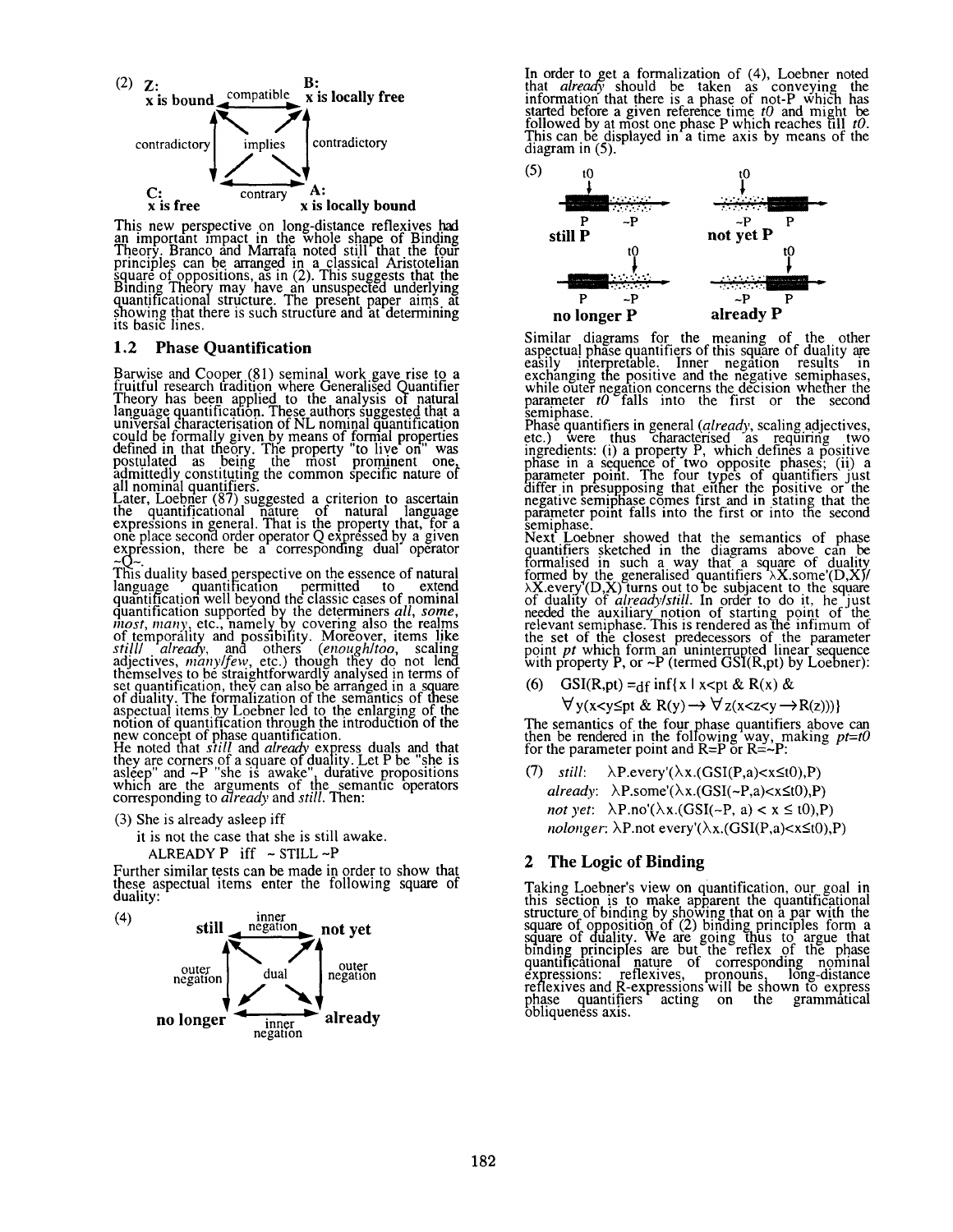### 2.1 Phase quantification ingredients

In order to show that the above referred nominals<br>express phase quantifiers the relevant components<br>involved in phase quantification should be identified.<br>The relevant scale here is not the continuous linear<br>order of mome

(8) Kim said Lee saw Max.

$$
\begin{array}{c}\n\circ & \circ \\
\hline\nk & 1 \\
m\n\end{array}
$$

Note also that the relation "less oblique than" may not be linear:

(9) Kim said Lee, who saw Max, hit Norma.

$$
\begin{array}{cc}\n & \circ & \circ \\
k & 1 & n \\
 & \circ & \circ \\
 & 1 & m\n\end{array}
$$

The sequence of two **opposite semiphases** is<br>defined by a property P. Contrarily to what happens<br>with *already*, where operator (quantifier) and operand<br>(durative proposition) are rendered by different<br>expressions, in bind

phase quantifier.<br>For a given nominal N, P is determined by the relative<br>position of N in the "scale". For a discourse referent r<br>corresponding to N, semiphase P is a linear stretch<br>containing only elements that are less t containing only elements that are less than or equal to <br>r in the obliqueness order, that is discourse referents<br>corresponding to normals o-commanding N.<br>Moreover, if semiphase P is presupposed to precede<br>semiphase ~P, P

(10) P(x) iffdef  $x \le r \& \forall y [(-P(y) \&$ 

 $(x -  or y $-)  $\rightarrow x$  is local wrt r]$$ 

As to the **parameter point**, in binding phase quantification, it is the discourse referent  $a$  which is the antecedent of  $r$ .

#### Binding phase quantifiers  $2.2^{\circ}$

We can now formalise phase quantification subjacent<br>to nominals. Let us start with an **anaphoric**<br>expression N like *himself*.

 $(11)$ Kim said Lee thinks Max<sub>i</sub> hit himself<sub>i</sub>.

\*Kim said Lee<sub>i</sub> thinks Max hit himself<sub>i</sub>.

 $Q_A$ :  $\lambda$ P.some'( $\lambda$ x.(GSI(~P,a)<x≤a),P)



N can thus be interpreted as presupposing that a<br>semiphase  $\sim$ P precedes a semiphase P and requiring<br>that the parameter point occurs in the latter, that is,<br>the antecedent *a* is to be found in semiphase P among<br>the disc

Next, it is then easy to see how the phase<br>quantificational force of a **pronominal** expression N<br>should be formalised:

 $(12)$  \*Kim said Lee thinks Max<sub>i</sub> hit him<sub>i</sub>.

Kim said Lee; thinks Max hit him;.

 $\mathbf{Q}_\mathbf{B}$ : $\lambda$ P.no'( $\lambda$ x.(GSI(~P, a) < x ≤ a),P)



Here the parameter point *a* occurs in semiphase  $\sim P$ ,<br>which amounts to the antecedent being picked outside<br>the set of local o-commanders. QB(P) is satisfied iff no<br>discourse referent between the bottom of the<br>uninterrup

Summary 1, the mate of the object of  $r$ .<br>Like in diagram of (11),  $\sim P$  is taken here as the<br>complement set of P. All discourse referents which are<br>not local o-commanders of r are in it, either o-<br>commanding r or not. No

Coming now to **long-distance** reflexives, ruled<br>by the fourth binding principle in (1), we get the<br>following formalisation:

(13) [O amigo de Kim]; disse que ele próprio; acha que<br>Lee viu Max. (Portuguese)<br>[Kim's friend]; said LDR; thinks Lee saw Max.

\*[O amigo de Kim<sub>i</sub>] disse que ele próprio<sub>i</sub> acha que Lee viu Max.<br>[Kim's<sub>i</sub> friend] said LDR<sub>i</sub> thinks Lee saw Max.

 $QZ:\lambda P.every'(\lambda x.(GSI(P, a) < x \le a), P)$ 



<sup>&</sup>lt;sup>3</sup>For the sake of simplicity, agreement requirements between N and its antecedent are overlooked here.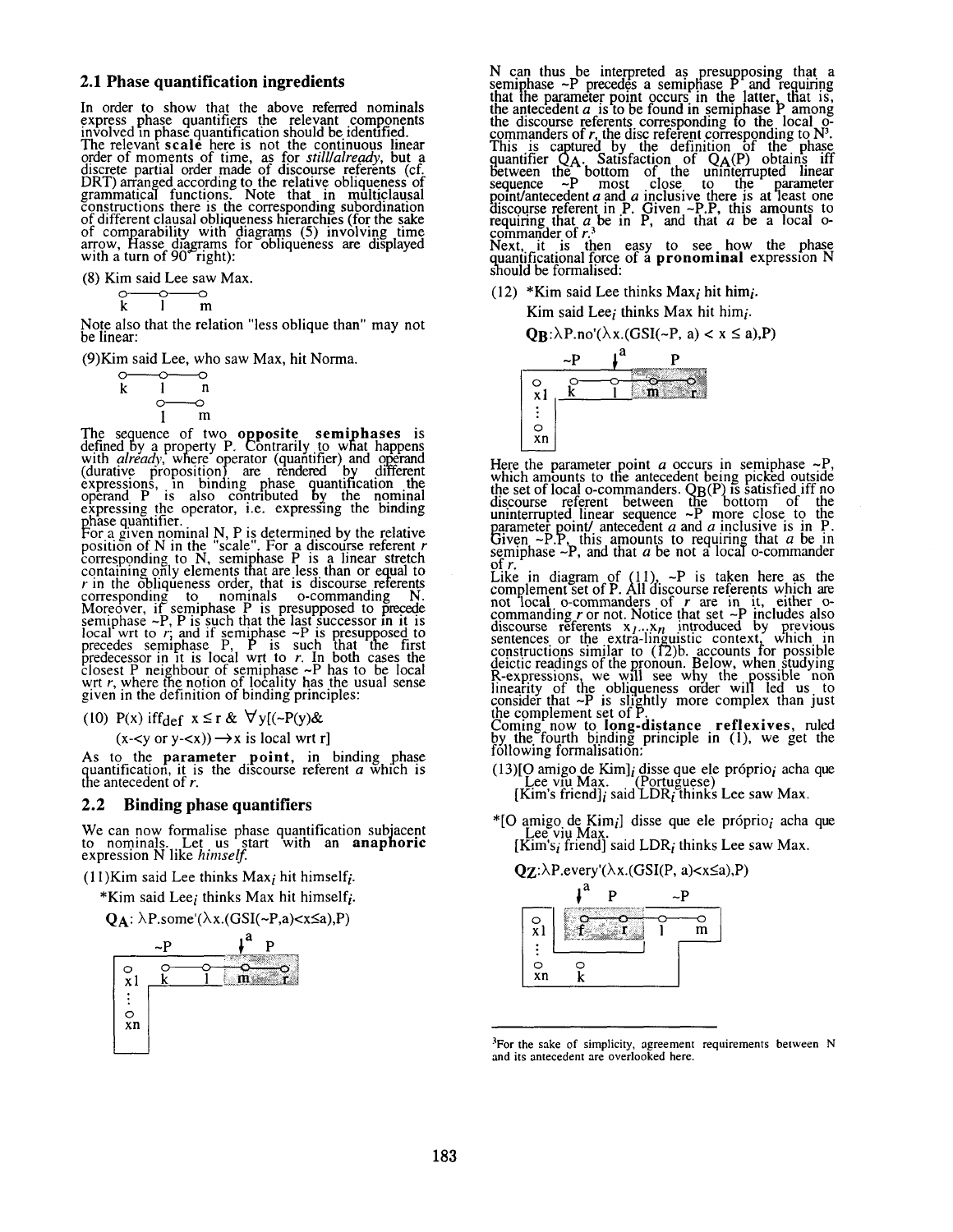Here, like for short-distance reflexives in (11), *a* is<br>required to occur in P though the presupposition now<br>is that semiphase P is followed by semiphase  $\sim P$ .<br>Taking into account the definition of P in (10), the<br>antece

 $(14)$  [Kim's<sub>i</sub> friend] said Kim<sub>i</sub> thinks Lee saw Max.

\*[Kim's friend]; said Kim; thinks Lee saw Max.

 $Q_{\mathbb{C}}$ : $\lambda$ P.not every' $(\lambda x. (GSI(P,a) < x \le a), P)$ 



The parameter point  $a$  is required to occur in  $\sim P$ , which<br>means that  $a$  cannot be an o-commander (local or not)<br>of  $r$ . This renders the same condition as expressed by<br>Principle C, that R-expressions be free, though i of r. This renders the same condition as expressed by<br>Principle C, that R-expressions be free, though it also<br>encodes an uncommon assumption about the<br>referential autonomy of R-expressions. Here, like for<br>ther more obviou

be in  $\neg$ I

It is worth noting then that if we keep  $\sim$ P simply as the complement set of P, the interpretation of R-<br>expressions is however not adequately predicted by  $Q\hat{\mathsf{C}}(\mathrm{P}).$ 

(15) John said Kim; thinks Lee saw Max.





Let D be {x: GSI(P,a)<x $\leq$  a}, the domain of QC.<br>Taking (15)b., it is easy to check that in constructions<br>like (15)a., D is always empty. In fact, it is not the<br>case that GSI(P,a) $\leq$ a as a=x1 is not comparable to any<br>

thus be incorrectly ruled out.<br>What these considerations seem then to suggest is<br>that, when phase quantification operates on non linear<br>orders, negation of the operand P is slightly more<br>complex than simple Boolean negati in exactly the correct constructions.

### 2.3 The Binding Square of Duality

Following Loebner's claim that logical duality is the cardinal property to recognise the quantificational character of natural language expressions, we are thus led to the view that the interpretation of non quantificatio



### 3 Consequences

This new conception of binding seems to have<br>important consequences not only in terms of the<br>understanding of dependent reference mechanisms<br>captured by Binding Theory but also in terms of our<br>conception of generalised qua

### 3.1 Further insights into binding...

**Parameterization** It is well known that though inding principles are assumed to hold universally in<br>all languages, final "grammatical geometry" between